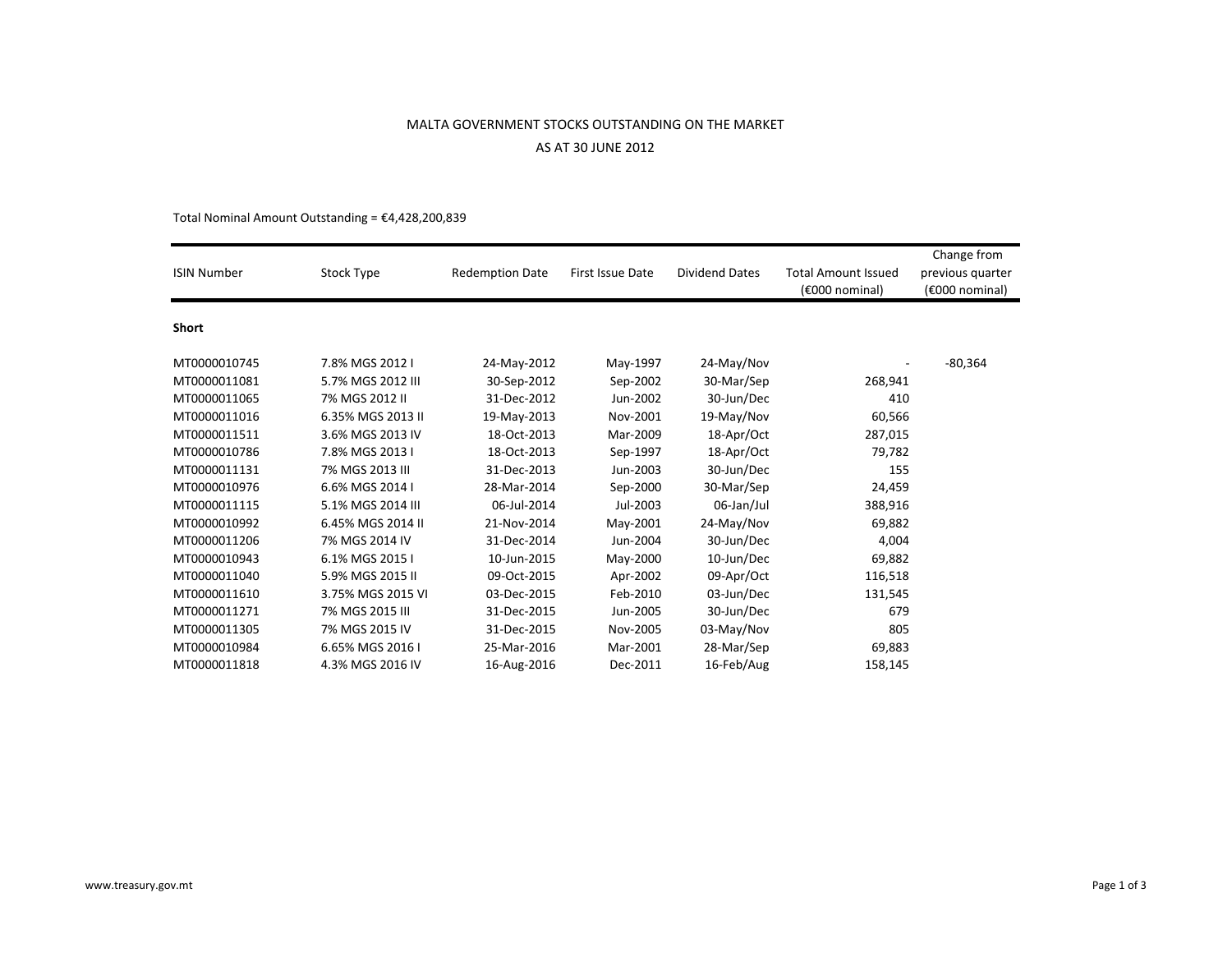| <b>ISIN Number</b>                    | <b>Stock Type</b>  | <b>Redemption Date</b> | <b>First Issue Date</b> | <b>Dividend Dates</b> | <b>Total Amount Issued</b><br>(€000 nominal) | Change from<br>previous quarter<br>(€000 nominal) |
|---------------------------------------|--------------------|------------------------|-------------------------|-----------------------|----------------------------------------------|---------------------------------------------------|
| Short (cont.)                         |                    |                        |                         |                       |                                              |                                                   |
| MT0000011149                          | 4.8% MGS 2016 II   | 26-Nov-2016            | Nov-2003                | 26-May/Nov            | 186,352                                      |                                                   |
| MT0000011321                          | 7% MGS 2016 III    | 31-Dec-2016            | Jun-2006                | 30-Jun/Dec            | 3,391                                        |                                                   |
| MT0000011917/925                      | 3.75% MGS 2017 IV  | 20-Aug-2017            | Jun-2012                | 20-Feb/Aug            | 48,053                                       | 48,053                                            |
| MT0000011719                          | 4.25% MGS 2017 III | 06-Nov-2017            | Feb-2011                | 06-May/Nov            | 263,853                                      |                                                   |
| MT0000011347                          | 7% MGS 2017 I      | 31-Dec-2017            | Feb-2007                | 18-Feb/Aug            | 669                                          |                                                   |
| MT0000011404                          | 7% MGS 2017 II     | 31-Dec-2017            | Jun-2007                | 30-Jun/Dec            | 10,339                                       |                                                   |
| MT0000010828                          | 7.8% MGS 2018 I    | 15-Jul-2018            | Jun-1998                | 15-Jan/Jul            | 163,057                                      |                                                   |
| MT0000011438                          | 7% MGS 2018 II     | 31-Dec-2018            | Apr-2008                | 18-Apr/Oct            | 327                                          |                                                   |
| MT0000011461                          | 7% MGS 2018 III    | 31-Dec-2018            | Jun-2008                | 30-Jun/Dec            | 6,543                                        |                                                   |
| <b>Medium</b>                         |                    |                        |                         |                       |                                              |                                                   |
| MT0000010901                          | 6.6% MGS 2019 I    | 01-Sep-2019            | Aug-1999                | 01-Mar/Sep            | 102,493                                      |                                                   |
| MT0000011545                          | 7% MGS 2019 II     | 31-Dec-2019            | Jun-2009                | 30-Jun/Dec            | 13,670                                       |                                                   |
| MT0000011602                          | 4.6% MGS 2020 II   | 25-Apr-2020            | Nov-2009                | 25-Apr/Oct            | 158,327                                      |                                                   |
| MT0000011370                          | 5.2% MGS 2020 I    | 10-Jun-2020            | Jun-2007                | 10-Jun/Dec            | 52,407                                       |                                                   |
| MT0000011669                          | 7% MGS 2020 III    | 31-Dec-2020            | Jun-2010                | 30-Jun/Dec            | 431                                          |                                                   |
| MT0000011164                          | 5% MGS 2021 I      | 08-Aug-2021            | May-2004                | 08-Feb/Aug            | 458,845                                      |                                                   |
| MT0000011750                          | 7% MGS 2021 II     | 31-Dec-2021            | Jun-2011                | 18-Jun/Dec            | 466                                          |                                                   |
| MT0000011768                          | 7% MGS 2021 III    | 31-Dec-2021            | Jun-2011                | 30-Jun/Dec            | 2,859                                        |                                                   |
| MT0000011172                          | 5.1% MGS 2022 I    | 16-Aug-2022            | Aug-2004                | 16-Feb/Aug            | 71,048                                       |                                                   |
| MT0000011891/933/941 4.3% MGS 2022 II |                    | 15-May-2022            | Feb-12                  | 15-May/Nov            | 210,970                                      | 52,493                                            |
| MT0000011123                          | 5.5% MGS 2023 I    | 06-Jul-2023            | Jul-2003                | 06-Jan/Jul            | 78,811                                       |                                                   |
| Long                                  |                    |                        |                         |                       |                                              |                                                   |
| MT0000011966/974                      | 5.1% MGS 2029 I    | 01-Oct-2029            | Jun-2012                | 1-Apr/Oct             | 79,145                                       | 79,145                                            |
| MT0000011651                          | 5.25% MGS 2030 I   | 23-Jun-2030            | May-2010                | 23-Jun/Dec            | 440,166                                      |                                                   |
| MT0000011883                          | 5.2% MGS 2031 I    | 16-Sep-2031            | Nov-2011                | 16-Mar/Sep            | 201,344                                      |                                                   |